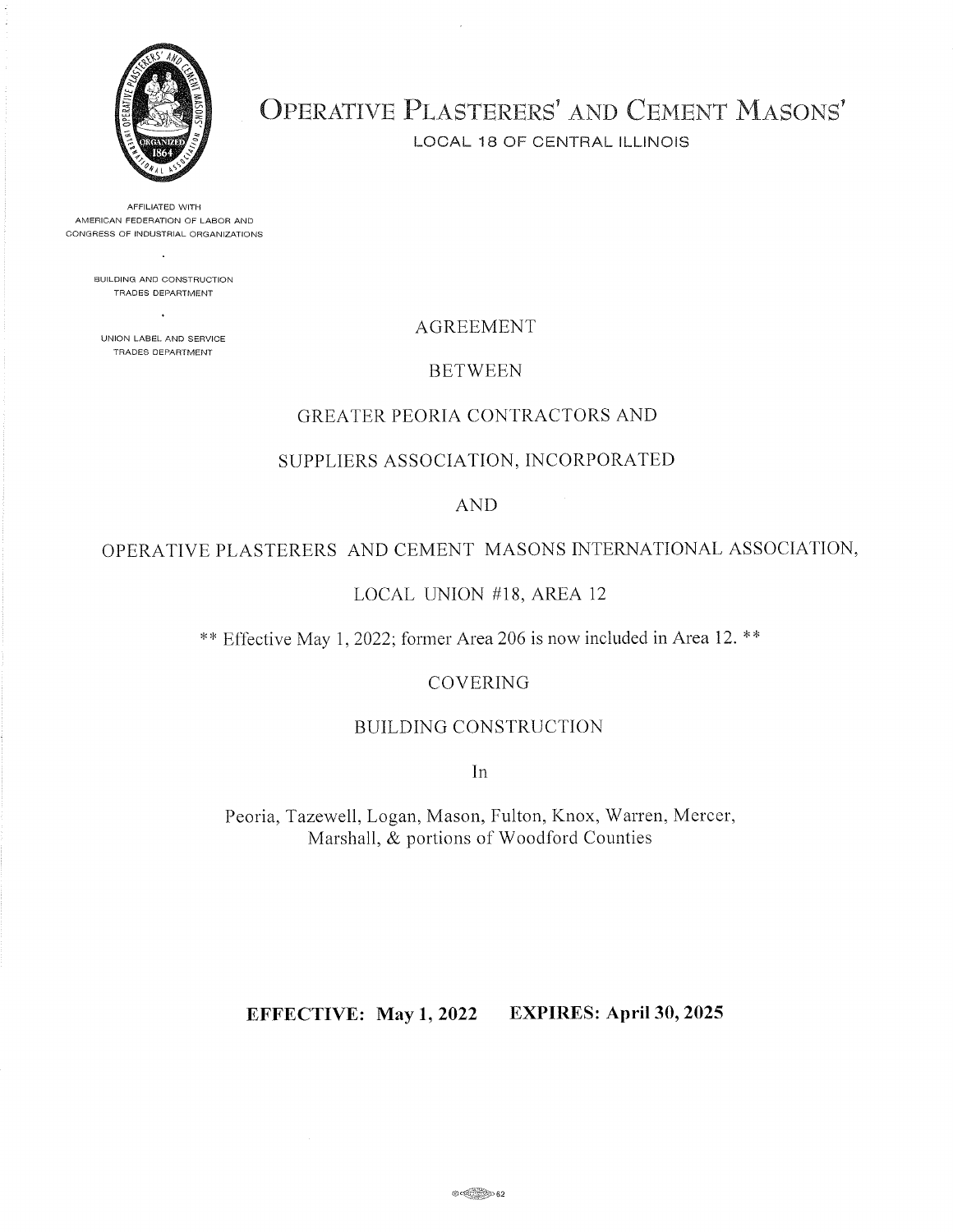# TABLE OF CONTENTS

Page

| ARTICLE 10: Apprenticeship, Trainees, Journeymen, Pre-Apprentice/Tenders12                                                                                                          |
|-------------------------------------------------------------------------------------------------------------------------------------------------------------------------------------|
| ARTICLE 11: Wages, Welfare, Pension, Annuity, Vacation Fund, Working Dues, Apprenticeship<br>(Local and International), Building Trades Dues Check Off, Labor Temple Dues Check Off |
|                                                                                                                                                                                     |
|                                                                                                                                                                                     |
|                                                                                                                                                                                     |
|                                                                                                                                                                                     |
| Attached: Memorandum of Understanding and a map of the Illinois Building Trades Council                                                                                             |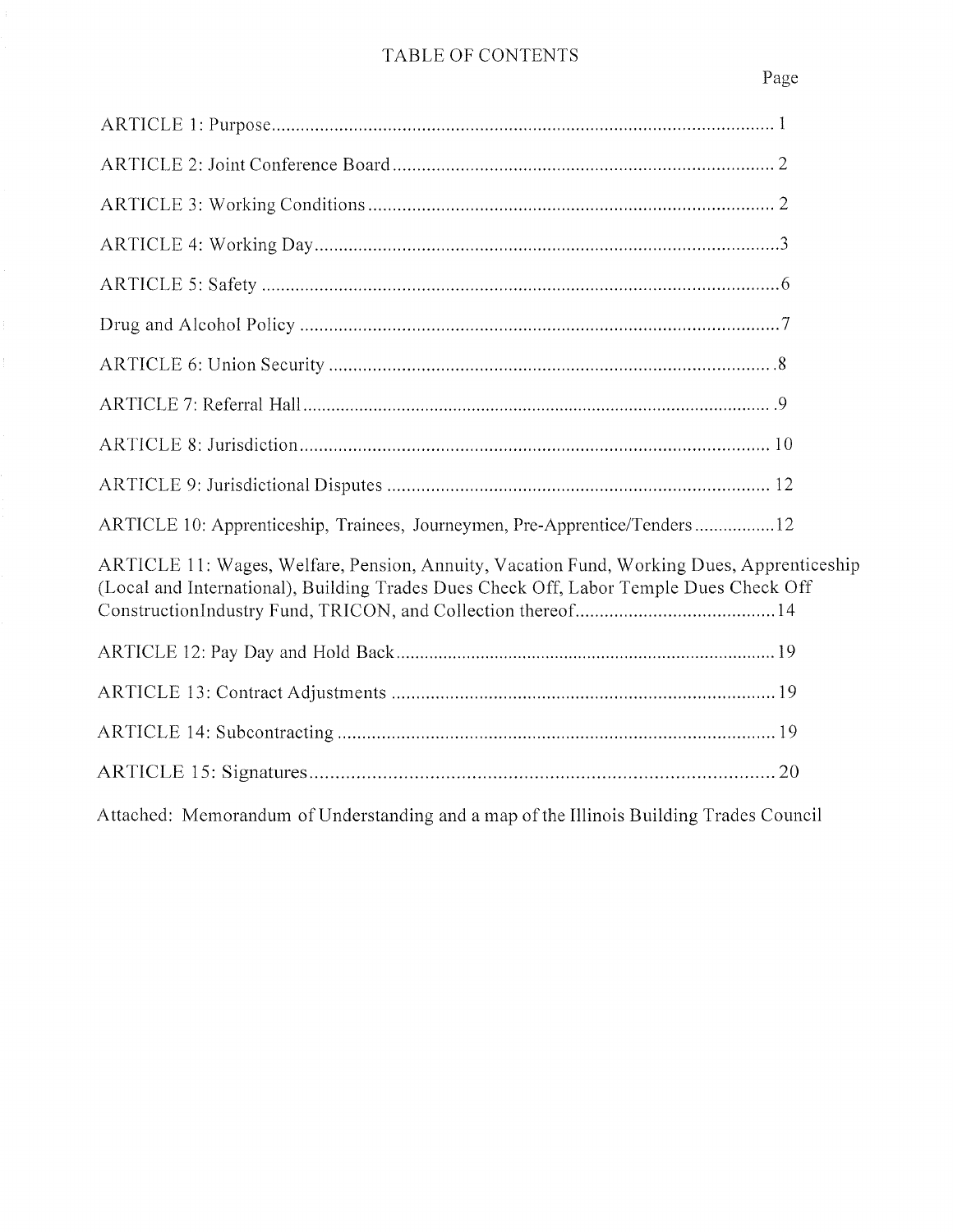## COLLECTIVE BARGAINING AGREEMENT

This Agreement made and entered into this I st day of May, 2022 by and between the GREATER PEORIA CONTRACTORS AND SUPPLIERS ASSOCIATION, INCORPORATED, an Illinois notfor-profit Corporation (hereinafter referred to as the ASSOCIATION), for and on behalf of its members and the OPERATIVE PLASTERERS & CEMENT MASONS' INTERNATIONAL ASSOCIATION, Local Union #18, Area 12; Peoria, Tazewell, Logan, Mason, Fulton, Knox, Warren, Mercer, Marshall, and portions of Woodford Counties.

(Hereinafter referred to as the UNION).

It is expressly understood and agreed that this Agreement shall constitute an individual AGREEMENT between each EMPLOYER Building Contractor who engages in work covered by this Agreement and who is a member of the ASSOCIATION, whether member of the Association on the date hereof or subsequently becomes a member during the term hereof, and the UNION. A building construction EMPLOYER who engages in work covered by this Agreement and who becomes a member of the ASSOCIATION subsequent to the date hereof shall automatically be fully covered by the terms and provisions of this Agreement as of the date of membership in the ASSOCIATION. ALL EMPLOYERS to be signatory to this Agreement.

Whereas, the EMPLOYERS recognize the UNION as the sole and exclusive bargaining representative of all Journeymen, Apprentices and Trainees in the employ of the EMPLOYERS, it is the mutual advantage of the parties hereto to continue the uninterrupted administration of said Welfare, Pension, Annuity and Apprenticeship Funds, and to enter into the written Agreement settingforth the rates of wages, hours and working conditions.

### LINION RECOGNITION

The Employer recognizes the Union as the representative and bargaining agent for all employees of member employers of the Association performing work properly coming under the jurisdiction of the Operative Plasterers  $\&$  Cement Masons' International Association as defined in its trade autonomy and under any agreement made by and between the Union and any other lnternational Unions recognizes the Greater Peoria Contractors and Suppliers Association as the exclusive bargaining agent of those members of the Greater Peoria Contractors and Suppliers Association, who have assigned their bargaining rights to the Association. All parties bound to this collective bargaining agreement hereby stipulate and agree that the legal basis for recognition of the Union and the negotiation and execution of this Agreement is the Union's majority status under Section 9 (a) of the Labor Management Reporting and Disclosure Act of 1959.

### ARTICLE 1: Purpose

l. The provisions of the Agreement shall be binding upon each member of the above EMPLOYER'S ASSOCIATION of Peoria, collectively and as members of such organization, and upon Local Union #18, Area 12 and each employee of the EMPLOYER represented by Local Union  $#18$ , Area 12 while operating in the jurisdictional territory of Local Union  $#18$ , Area 12, Addendum A and Addendum B, as indicated on the attached map. The UNION will be furnished a list of ASSOCIATION members upon request.

2. This Agreement is made by and between the parties hereto for the purposes of preventing strikes and lockouts and for facilitating peaceful adjustments of employment and working conditions.

3. It is the intent of all parties hereto to comply with the law. Any provisions of this Agreement contrary to law or regulations covering the construction industry of Contracts shall be amended promptly upon discovery.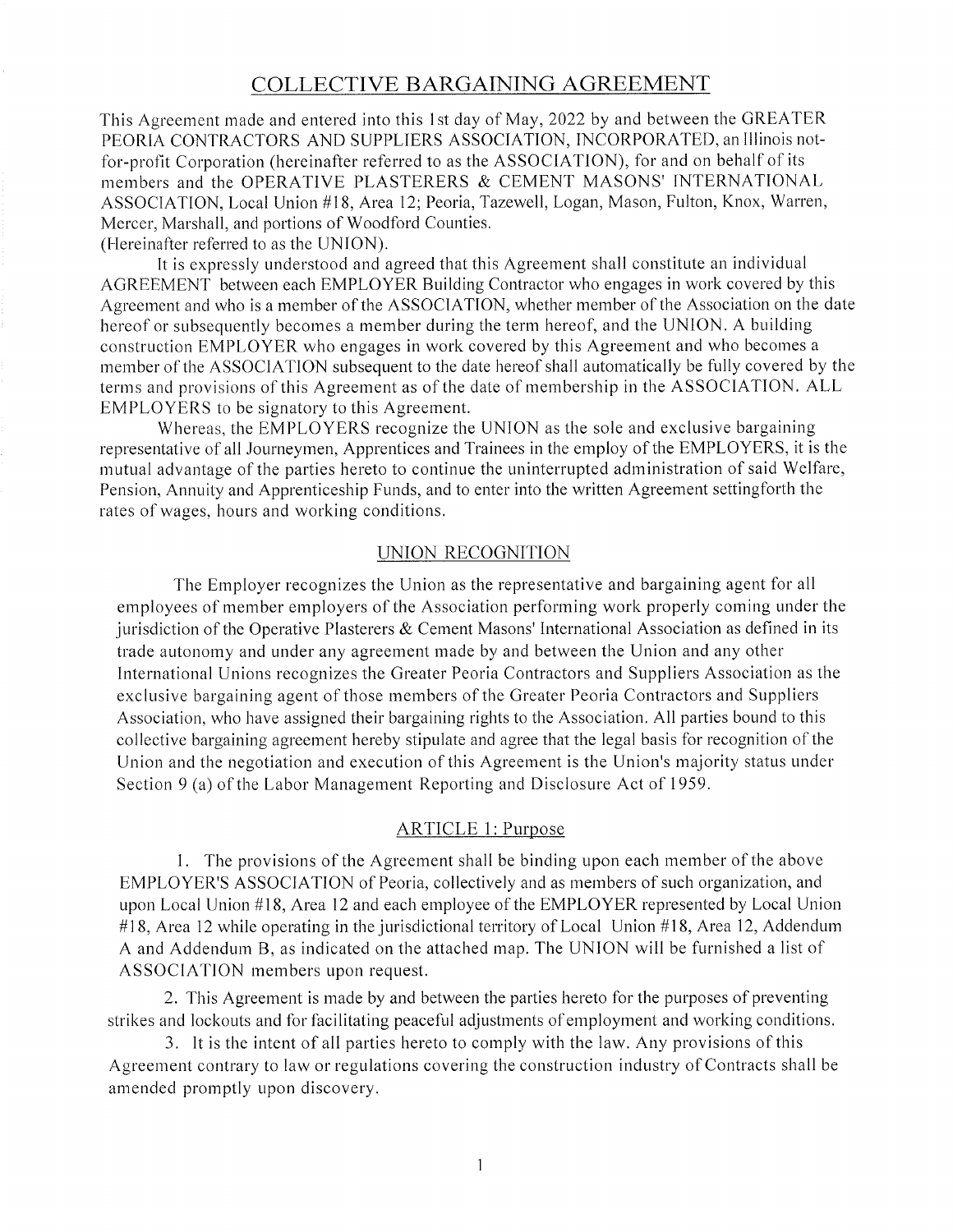### ARTICLE 2: Joint Conference Board

1. Whenever disputes or difficulties arise between the parties of this Agreement, and covering the subject of this Agreement only the same shall be submitted to a Joint Conference Board composed of three (3) members of the EMPLOYERS and three (3) members of the UNION. This Board is created for the purpose of administrating this Agreement and it shall take all complaints under consideration and arrive at a decision by the majority vote.

2. The EMPLOYER and UNION members of the Joint Conference Board shall be named by letter by both parties and shall serve for the length of this contract unless otherwise notified by either party. When alternates are necessary, they shall be selected by the UNION Business Representative for the Union's members and by the Executive Vice President for the ASSOCIATION.

3. [n case a dispute or a disagreement arises between the parties the same shall be reported immediately to the Chairman or Secretary of such Joint Conference Board for action. This Board shall meet within two (2) working days upon receiving the complaint.

4. Meetings shall be called by the Chairman or Secretary of the Board upon written request of either side stating the object for which the meeting is to be called.

5. Should the Board fail to arrive at a decision, they shall select an impartial arbitrator who shall submit a decision.

6. The decision of the Joint Conference Board, or its selected arbitrator, shall be binding and final upon the Parties in dispute. This procedure shall be the final resolution of all disputes under this agreement except as provided herein.

7. It is agreed that there shall be no slowdowns, strikes, or work stoppages of any character whatsoever by the UNION or its members, either individually or collectively, and that there shall be no lockouts by the EMPLOYER during the term of this Agreement. This provision shall not apply, however, should either party hereto refuse to submit any matter to the Joint Conference Board; as provided for herein, or to abide by the decision of the Joint Conference Board; when the EMPLOYER has not paid employees'wages in full and on time as specified herein; or when the UNION has been advised by the administrator of any Fund specified herein that an EMPLOYER is delinquent as specified herein.

## ARTICLE 3: Working Conditions

1. The selection of craft foremen or craft general foremen over workmen of their respective crafts shall be entirely the responsibility of the EMPLOYER.

2. Workmen shall be at their regular place of work at the starting time and shall remain at their place of work until the regular quitting time. In jobs of sixty (60) days or more duration and temperatures of forty-five (45) degrees or less a change shed shall be provided and heated to approximately sixty (60) degrees when men are present.

3. The EMPLOYER shall furnish a reasonably secure place on the job for storage of workmen's tools. Should the EMPLOYER fail to provide such secure place after being notified, then such EMPLOYER shall pay any loss sustained by workmen because of tools stolen or broken from such insecure place. The EMPLOYER shall furnish all special tools, such as straight edges, stones, darbys, base tools, knee boards, bush hammer, curb edges, or any other special tools that might be needed.

4. There shall be no limit on production of workman nor restriction on the full use of proper tools or equipment and there shall not be any task or piece work. The quality of the finish shall be the responsibility of the EMPLOYER.

5. Jurisdictional disputes shall be settled in accordance with the procedure established by the Building Construction Trades Department of the AFL-CIO, or in special cases as agreed and established by two (2) or more International Unions, without interruption of work or delay to the job.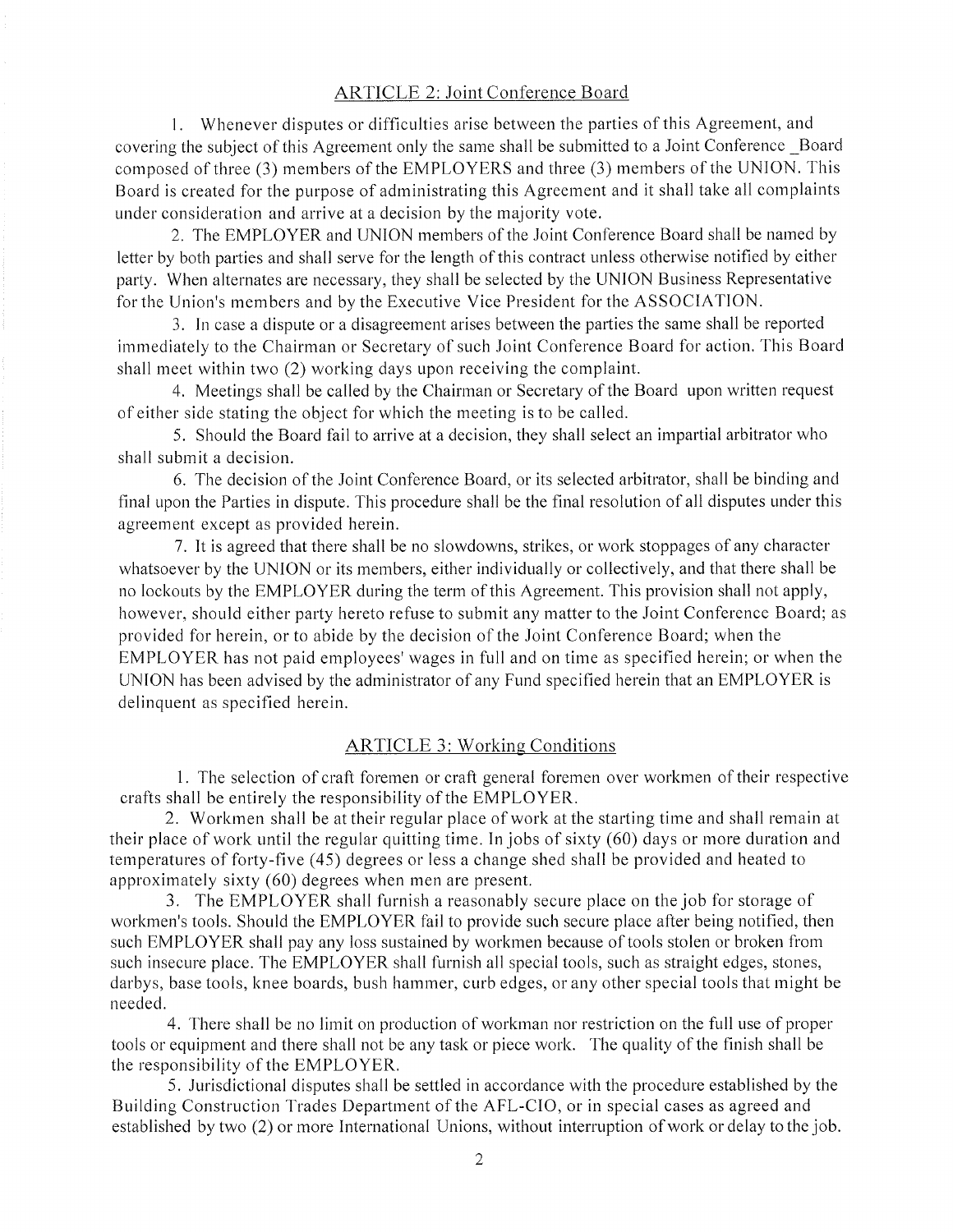6. Slowdown, forcing of overtime, spread work tactics and featherbedding practices have been and are condemned.

<sup>7</sup>. All projects may have a Steward who is appointed by the Business Representative, and whose duties will be to see to it that this Contract is strictly adhered to and that all work coming under the jurisdiction of the LINION is performed by Cement Masons covered by this Agreement. Stewards shall be qualified workmen performing work of their craft. There shall be no non-working Stewards. The Steward shall not be transferred from one project to another without notifying the Business Representative. The Steward will be retained as number two (2) man if there is a reduction in the work force.

It is stipulated and agreed that the only persons to be recognized by the EMPLOYER as being authorized to act for or on behalf of the UNION in any manner whatsoever under the terms of this Agreement shall be the Business Representatives of Local Union #18, Area 12.

8. It shall be the duty of the Steward to report to the UNION any accident to any of the ernployees covered by this Agreement, which may occur on the job where employed. It shall be the duty of the Steward to see that the injured Cement Mason's EMPLOYER or his representative is notified of the injury and to seek aid for the injured Cement Mason and to see that his family is notified without loss of time or pay of the steward so engaged.

9. The EMPLOYER, or his foreman, is at liberty to employ, discharge and place whomever he sees fit within the guidelines of the Referral Clause of this agreement, providing no man is discharged for performing his duty as Steward of the LINION. The Steward cannot be fired or laid off without notifying the Business Representative.

10. There shall be a journeyman Cement Mason foremen where four (4) or more Cement Masons are employed on the job. The Cement Mason foreman shall have the supervision over the finishing of all concrete. When Concrete is to be poured on any job that requires frnishing the Cement Mason Foreman shall be notified. The Cement Mason foreman shall receive his orders from the EMPLOYER, or his authorized Superintendent. When fifteen (15) or more Cement Masons are employed on one project, one (1) foreman shall be designated the General Foreman and receive wages as such. Contractors from outside Area 12 bringing foreman shall hire a foreman from Area 12.

11. There shall be no travel time allowed for employees on any job covered by this Agreement, except when men are moved from job to job during working hours.

12. The official Business Representative has the right to visit all jobs. EMPLOYERS will make every reasonable attempt to acquire passes to visit job sites for the official Business Representative.

13. EMPLOYERS shall not trade Cement Masons without the permission of the Business Representative.

14. Except in cases of extreme emergency, contractors shall refrain from handling tools of the trade, so long as there arc available unemployed Cement Masons covered by this Agreement.

### ARTICLE 4: Working Day

l. The regular work week will start on Monday and conclude on Friday. Eight (S) consecutive hours exclusive of one-half (1/2) hour lunch period shall constitute the normal work day. A one-half (1/2) hour lunch period must begin between the  $4<sup>th</sup>$  and  $5<sup>th</sup>$  hours after starting time. the employee does not eat in this time frame, he shall be paid one-half  $(1/2)$  hour at the applicable overtime rate. If the employee has not eaten between the  $5<sup>th</sup>$  and  $6<sup>th</sup>$  hour, he will be paid one (1) hour at the applicable overtime rate (time and one-half  $(1 \frac{1}{2})$  Monday through Saturday and doubletime (2) on Sundays and Holidays). Employees working one hour past the scheduled quitting time who are not given one-half (1/2) hour lunch break shall receive one-half (1/2) hour additional pay at the overtime rate.

In order to take advantage of day-light hours, weather conditions, shift or traffic conditions, the Employer, if agreeable among the crafts involved, may elect to work eight (8) consecutive hours between the hours of 6 a.m. and 4:30 p.m. with a one half  $(1/2)$  hour unpaid lunch period which must begin between the fourth and fifth hour after starting time. Notice of a change in starting time must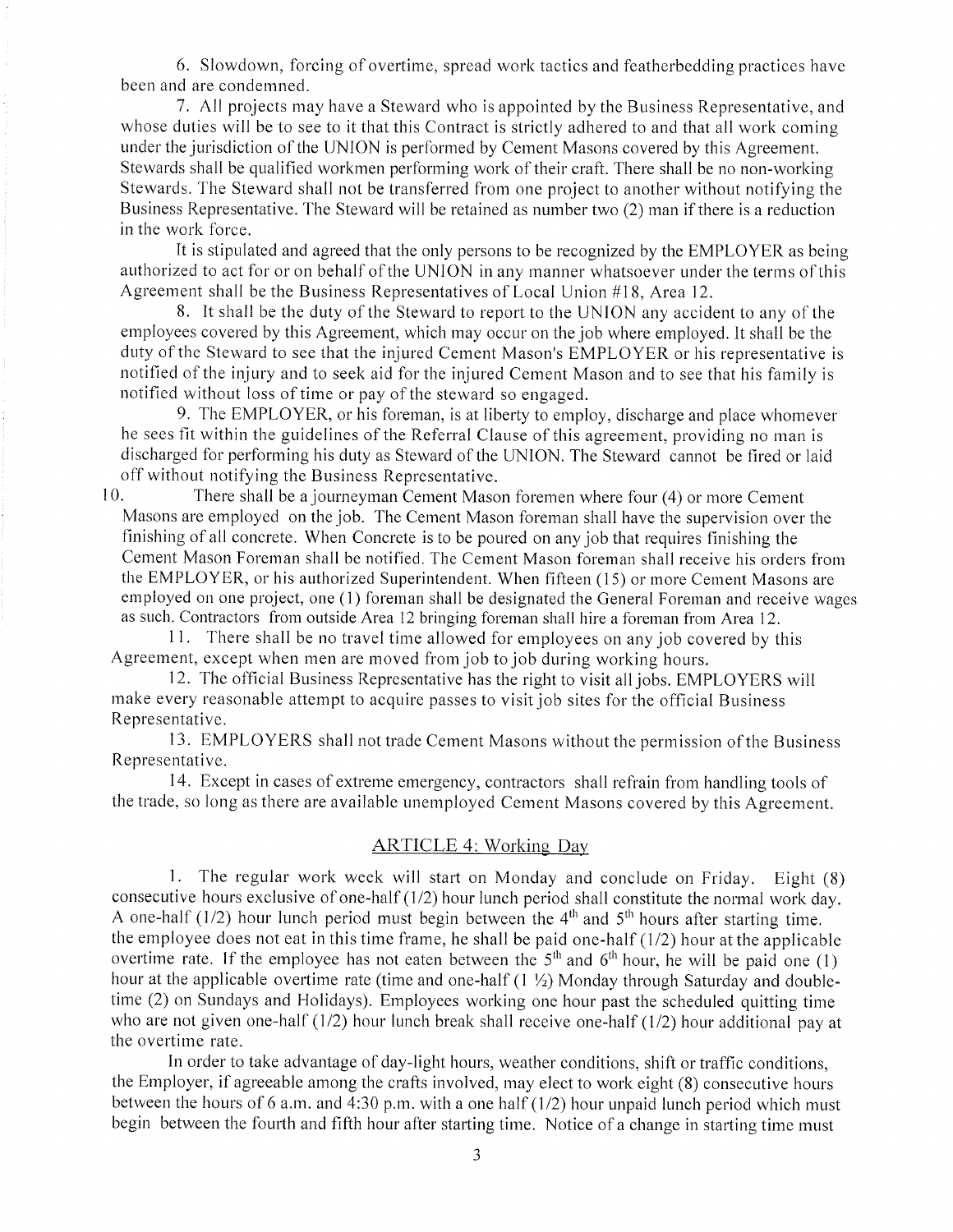be given 48 hours in advance and all employees of the Employer on the jobsite shall have the same starting time except when other arrangements are mutually agreed to between the employer and the business manager.

All time worked before the established starting time and after quitting time shall be overtime and shall be paid for at the overtime rate provided for in this agreement. Further, if an employee works during the established lunch period, he shall be paid at the overtime rate provided for in this agreement.

Except as otherwise indicated in this article, all time worked over eight hours in any one day, Monday through Friday, and all work performed on Saturday shall be paid for at the rate of one and one-half (l 112) times the hourly rate. Employees not receiving a 30-minute lunch break as designated above shall be paid one-half  $(1/2)$  hour at the time and one-half rate, and shall be allowed twenty (20) minutes to eat lunch before any additional concrete pours are started. All work performed on Sundays and Holidays shall be paid for at the double time rate,

The Employer shall have the sole discretion to select individual employees from Group I and Group 2 to work overtime. Employees who work overtime past the scheduled quitting time shall be permitted a lunch break in sequence as work permits at the first available opportunity without loss of time. Employees working one hour past the scheduled quitting time who are not given one-half  $(1/2)$ hour lunch break shall receive one-half (1/2) hour additional pay at the overtime rate.

If there is no work due to inclement weather, the employee will be notified by phone or text message one (1) hour prior to start time; Employer shall not be responsible for invalid phone numbers. If an employee reports to work without said prior notifications, they shall receive two (2) hours pay.

Saturday Make Up Day: In the event of a lost workday on account of inclement weather, Saturday may be a voluntary make up day by mutual agreement between the Business Manager and the Employer, provided however, that employees shall receive premium pay when any other craft working on the job, in the employment of the employer, receives premium pay from the Employer. The voluntary Saturday Make Up Day shall be available to only those employees on the project or projects where the week day shift was lost and any new hires that were ordered prior to the work day lost for the work day lost. There shall be no retaliation or discrimination towards employees that decline make up work.

2. Any man when ordered by the EMPLOYER for work and not being put to work shall be paid two (2) hours for reporting, unless it is due to breakdowns or bad weather. EMPLOYERS who request men to stay on the job during breakdowns or lack of materials and then fail to start the men, shall pay the men for all waiting time.

3. Weather permitting, if an employee starts to work, they shall receive four (4) hours pay. Weather permitting, if an employee works over four (4) hours, they shall receive eight (8) hours pay. An Employee who works over four (4) hours and is laid off that day, shall receive eight (8) hours pay regardless of weather conditions. Overtime days, the employees shall receive pay for the actual hours worked that day.

4. EMPLOYERS requesting Cement Masons through the UNION shall give reasonable notice of their needs. If such notice is not given, the man or men shall be paid from the scheduled starting time.

5. If an employee is not able to work because of inclement weather or breakdowns, he shall receive pay for the time worked.

6. When an employee reports on the job without proper tools necessary for finishing, or setting screeds and forms, he need not be put to work and he is not entitled to any time.

7. All work done on Sundays and Holidays shall be paid for at the double time rate. The following Holidays shall be celebrated as observed by the federal government: New Year's Day, Memorial Day, Fourth of July, Labor Day, Veteran's Day, Thanksgiving Day, and Christmas Day. Veteran's Day is to be celebrated the day after Thanksgiving. No work will be performed on Labor Day under any consideration, except in an extreme emergency and then only after consent is given by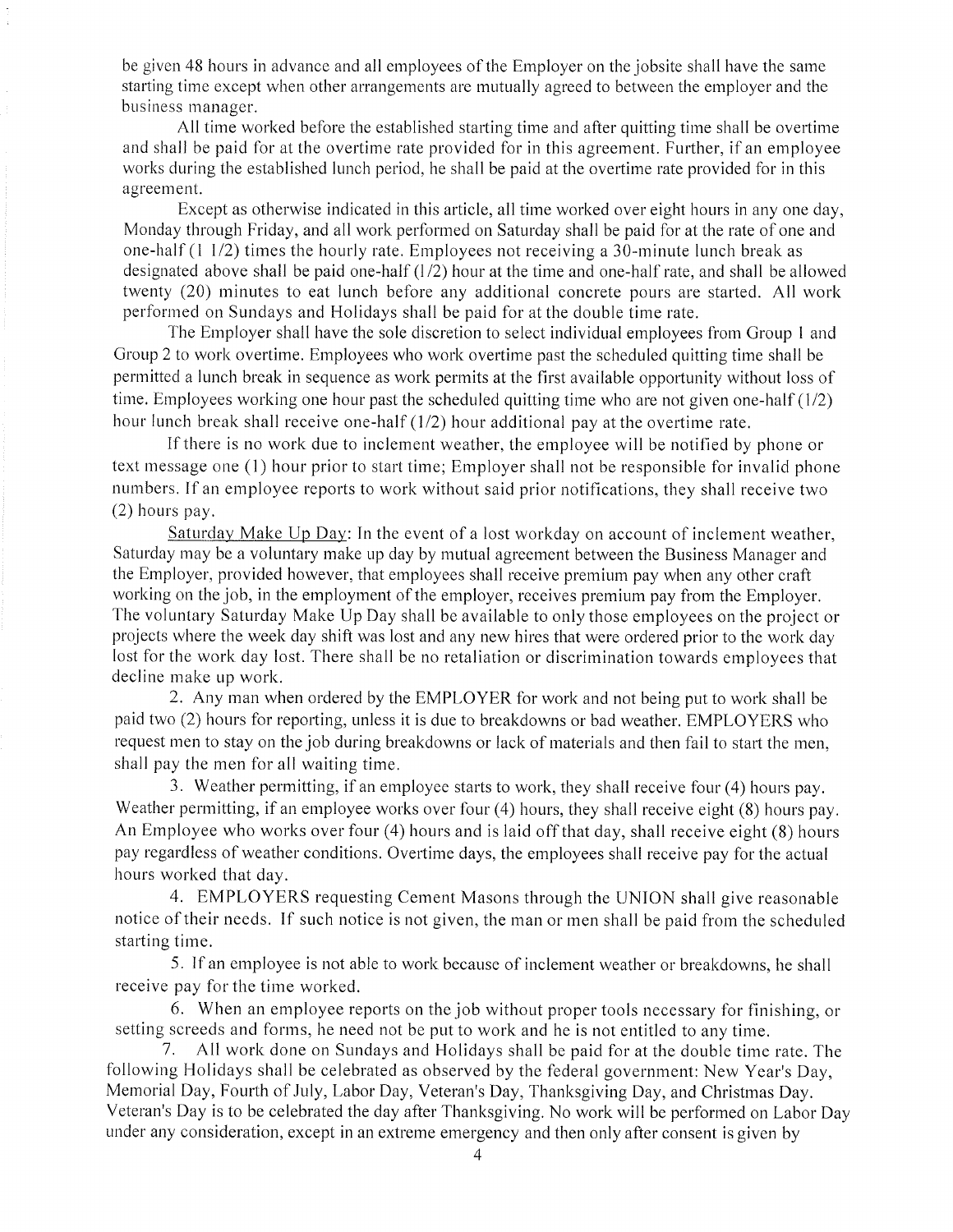the Business Manager. If a Holiday falls on Sunday, it will be observed on the following Monday.

8. It is agreed that a Contractor may not curtail a normal workday that occurs before or after a holiday without the majority consent of his Employees on any particular project.

9. SLIPFORM, CONTINUOUS POURS, STACKS - There must be three (3) seven (7) hour shifts for eight (8) hours pay when men are available. In the event men cannot be furnished for three (3) shifts, there may be two (2) twelve (12) hour shifts for eighteen (18) hours pay. Shifts must continue for the entire job and men shall be given twenty (20) minutes lunch period without loss of time. The minimum rate of pay for slip form work shall be as follows: 0 to 25 feet-thirty (30) cents per hour; 25 to 50 feet- sixty (60) cents per hour; 50 to I 00 feet- one dollar ( 1.00) per hour; I 00 feet and up - two dollars (2.00) per hour.

<sup>1</sup>0. SHIFT WORK - When so elected by the contractor, shifts of at least three (3) consecutive regular work days duration may be worked. When two (2) or three (3) shifts are worked: the day shift shall be worked between the hours of 8:00 A.M. and 4:30 P.M. Workmen on the day shift shall receive eight  $(8)$  hours pay at the regular hourly rate for eight  $(8)$  hours work.

The evening shift shall be worked between the hours of 4:30 P.M. and 12:30 A.M. Workmen on the evening shift shall receive eight (8) hours pay at the regular hourly rate plus 25 cents per hour for seven and one-half  $(7 \frac{1}{2})$  hours work.

The night shift shall be worked between the hours of 12:30 A.M. and 8:00 A.M. Workmen on the night shift shall receive eight (8) hours pay at the regular hourly rate plus 50 cents per hour for seven hours work.

A lunch period of thirty (30) minutes shall be allowed on each shift.

Shift clause shall apply on regular work week only. 8:00 A.M. Monday through 8:00 A.M. Saturday. All other work performed on Saturday, Sunday or holidays and all hours worked other than the regular shift hours shall be paid at the rate in the individual agreements.

There shall be no pyramiding of rates and double the straight time rate shall be the maximum compensation for any hour worked.

If other hours and conditions are to be observed with respect to shift work, they shall be by mutual consent of the contractor involved and the Union Business Representative.

a. In the event that men are changed from one shift to another, there shall be eight (8) hours lapse between shifts, otherwise overtime rate shall be applicable.

b. When a shift is started, the men shall be paid for the full shift whether or not discontinued unless the cause is inclement weather.

c. All concrete shall be finished on the same shift in which it is poured and by the same men making the pour, unless by special permission of the Business Representative, except for slipforms and continuous pours.

SPECIAL SHIFT - By prior notification by the Employer to the Business Manager, if <sup>a</sup> special shift is required by an owner and if the Employer is required to perform work which cannot be performed during working hours, employees may work a special shift and receive \$3.00 an hour over base rate for eight hours work plus thirty minutes unpaid lunch after the fourth hour. No employee may work on a special shift if he has performed bargaining unit work that day during regular working hours. The Employer's request for this special shift must include the starting date, the approximate number of employees involved and the estimated conclusion date. Other terms and conditions may be agreed to between the Business Manager and the Employer.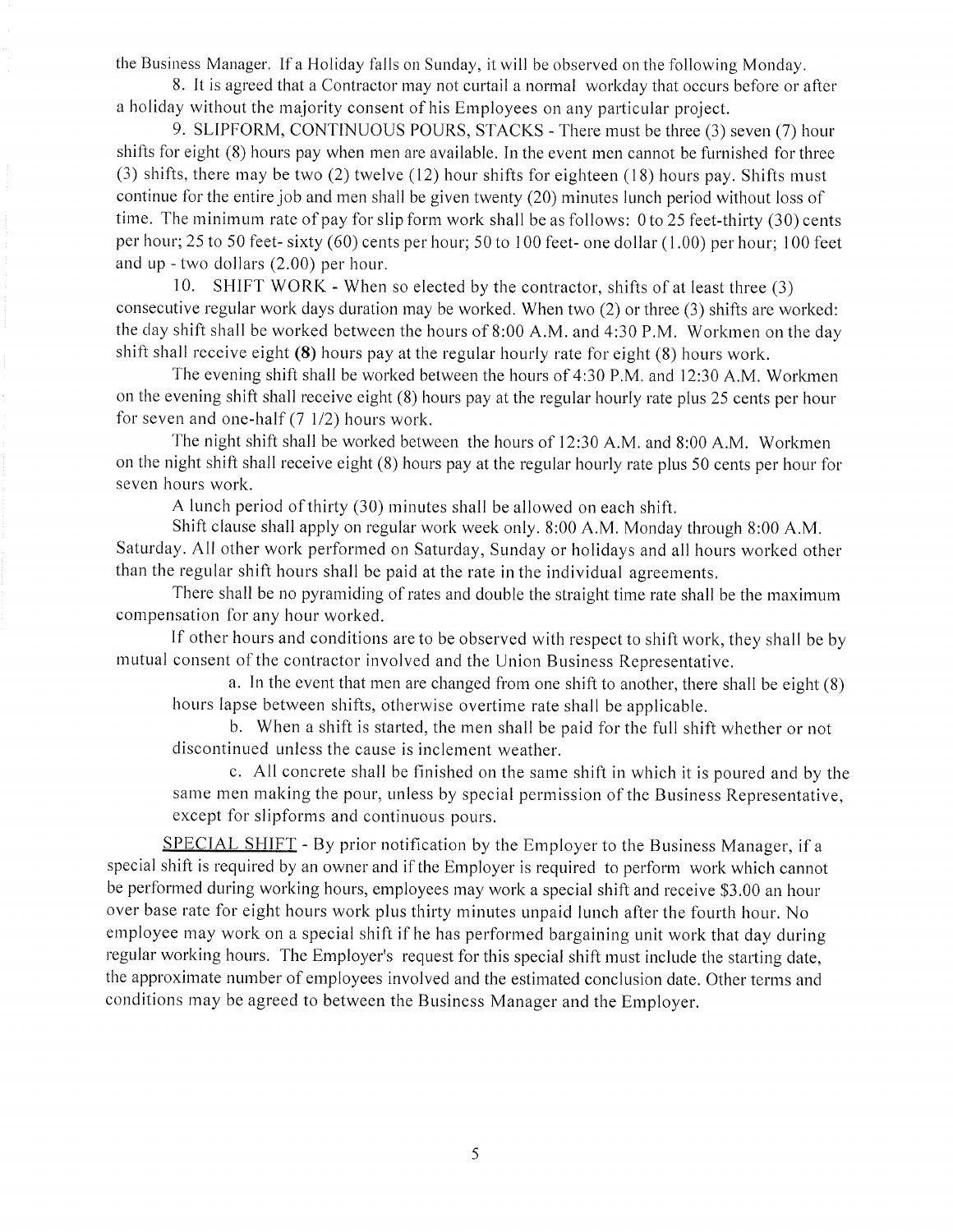### ARTICLE 5: Safety

l. The EMPLOYER, the UNION and Employees will cooperate in the attempt to prevent accidents and the promotion of safe work habits. Protective equipment as required by the applicable standards of the Federal, and State Safety and Health Regulations, shall be worn and used by Employees in accordance with those standards as a condition of employment.

2. The EMPLOYER shall be responsible for furnishing protective equipment, as required to meet applicable safety standards. This shall include work gloves if required. Items of a custom fitted nature, such as prescription safety glasses, shall be furnished by the Employee.

3. Equipment furnished to an employee, by the EMPLOYER for use while working for the EMPLOYER, must be returned to the EMPLOYER in order for the Employee to receive <sup>a</sup> replacement. An employee who fails to return any safety equipment, furnished to him by the EMPLOYER for use while working for the EMPLOYER, will have an amount equal to the cost of such equipment deducted from his pay.

4. Fresh drinking water and sanitary facilities shall be furnished by the EMPLOYER.

5. No Cement Mason shall be allowed to work where blower fans or open coke salamanders, gasoline or oil torches which are injurious to the health of Cement Masons are used. Coke salamanders in particular must be piped to a flue or outside openings.

6. EMPLOYERS shall furnish Cement Masons with respiratory protection devices that meet safety standards (gauze masks are not generally considered as respiratory safety devices) while performing dry grinding, or other work requiring such protection and proper provisions shall be made by EMPLOYERS to keep apparatus sterile for use by the Employees.

7. No Cement Mason shall be required to use stilts or other devices of a like nature, in lieu of customary and approved scaffolding utilized in the performance of his work.

8. Hard hats shall be worn on all jobs within the jurisdiction of the contract. All jobs where hot lead is poured in joints, full face shields and leather arm and chest shields (welder type) shall be furnished by the EMPLOYER.

9. Rubber boots are to be furnished by the EMPLOYER on all projects where the employees are working in mud, water or sloppy concrete and rubber rain coats are to be provided when men are asked to work in the rain. Once issued, it shall be the employee's responsibility to see that boots and raingear remains available and serviceable for a reasonable period of time.

10. Tyvek suits, gloves and dust masks shall be furnished by the employer for those employees working in the dusting applications of color and additives.

11. Personal Cell Phones and Other Devices: Because they create distractions and disrupt regular work routines, the use of personal communication devices and portable music devices are prohibited during work hours and in work areas, unless the company has provided such devices to the employee for business use.

Employees will have access to such devices on personal time.

There will be an exception to this provision in case of true emergency. Also, temporary exceptions to this provision may be allowed for ongoing personal emergency situations with the prior and continued approval of the employee's supervision.

12. It is recognized that there are important roles to be performed by both management and labor in the prevention of accidents and to ensure a safe and healthy work environment. The worksite shall be maintained in a clean and orderly state, which in-turn will encourage a safe, efficient, and more productive operation.

It is important to succeed in this mutual endeavor. Failure of this effort can produce emotional stress, financial hardship and loss of work not only to the employee, but also to the employer. It is of mutual benefit to both labor and management to work together and pledge jointly that they will do all that is conceivable to maintain a safe, hazard free work environment on each jobsite.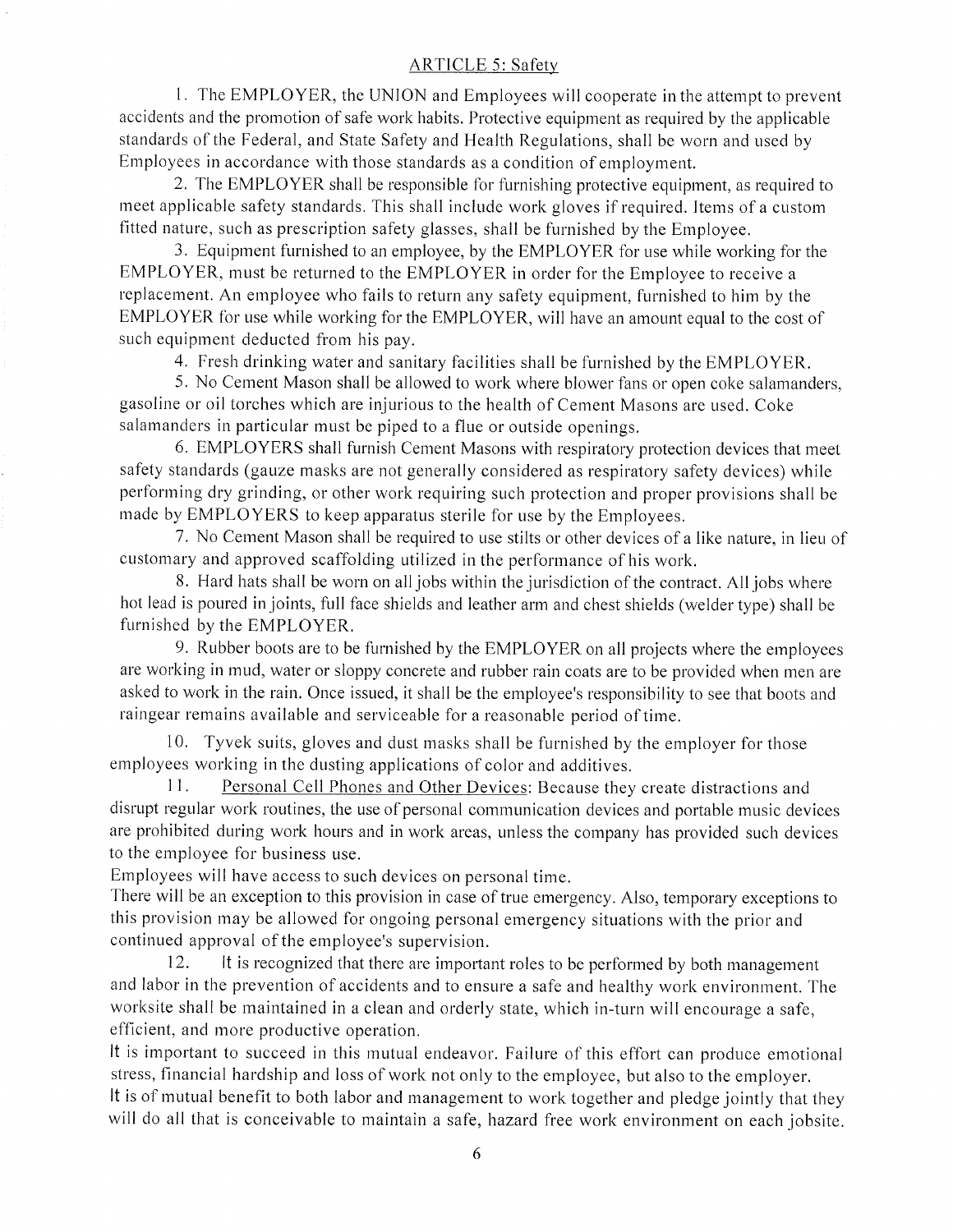Regular jobsite inspections, continuous safety training on and off the jobsite, establishment of emergency procedures for each jobsite and a commitment of continuing teamwork between the parties to this agreement will produce the desired results.

It also should be noted that is any employee fails to comply with any of the company's safety rules or policies, that employee may find himself/herself in jeopardy of being dismissed by the EMPLOYER.

## Drug-Free Workforce

Employees are the contractor's most valuable resource and, for that reason, the health and safety of all employees is of paramount concern. Therefore, recognizing the importance of maintaining a safe, healthy working environment for all employees, Employers propose a policy that follows Substance Abuse and Mental Health Services Administration (hereinafter, SAMHSA, formerly known as NIDA) guidelines. Contractors will develop and maintain a drug testing program for their employees and supervisory personnel. Testing may be done prior to employment, periodically (defined as no more than one time per individual in any 12-month period), upon reasonable suspicion and after any reportable accident.

Laboratories selected to perform testing will be SAMHSA certified. Possession, sale or use of alcohol (definition to be included in testing procedures) or unauthorized prescribed medicines on the Employer's property, site of construction, orduring working hours regardless of location, shall be grounds for termination of employment. Employees must not report for work after the use of any illegal substance or alcohol (as defined as a positive under this policy).

All applicants for employment with any signatory contractor can be required to submit to and pass a drug test at the Employers expense. Should the Employer require a new applicant to be drug tested, that applicant shall be placed on the Employer's payroll before testing begins. All drug testing will beperformed during normal working hours.

No test need be performed, however, if the applicant has been employed by a contractor covered by this agreement, provided the individual authorizes the contractor to obtain information from pastEmployers to establish the individual's participation in this drug and alcohol testing program. Allrequests for information and information provided shall be maintained in strict confidence.

It is recognized that employees may be required to submit to testing as required by a project owner atthe Employers expense. Employees must agree to such testing, provided such tests meet the minimum standards of this policy. Employees refusing to consent to such testing shall be deemed to have voluntarily quit their employment for all purposes under this agreement and shall give rise to a rebuttable presumption that the employee had violated this policy. Within three days after notification of a positive drug test result, an employee subject to this policy can request the Employer to direct the MRO (Medical Review Officer) to authorize testing of thesplit sample at another SAMHSA laboratory of the employees choosing. The cost of analyzing the split sample shall be borne by the employee subject to the testing. If the split specimen analysis is negative, the Employer shall reimburse the individual for the cost of that test and if employment is available, shall provide that individual with employment. Employees taking prescription medication, which, according to their physician, may have physical ormental side-effects, which could affect their performance on the job, should report the use of said medication to site supervision. Employees who report the use of lawfully prescribed medicationshall not be disciplined for use of same, but may, upon the advice of the Medical Review Officer, be subject to possible reassignment to less hazardous operations. The Employer reserves the right tohave its physician determine if a prescription drug produces hazardous effects. It is prohibited for employees to share or distribute prescribed medications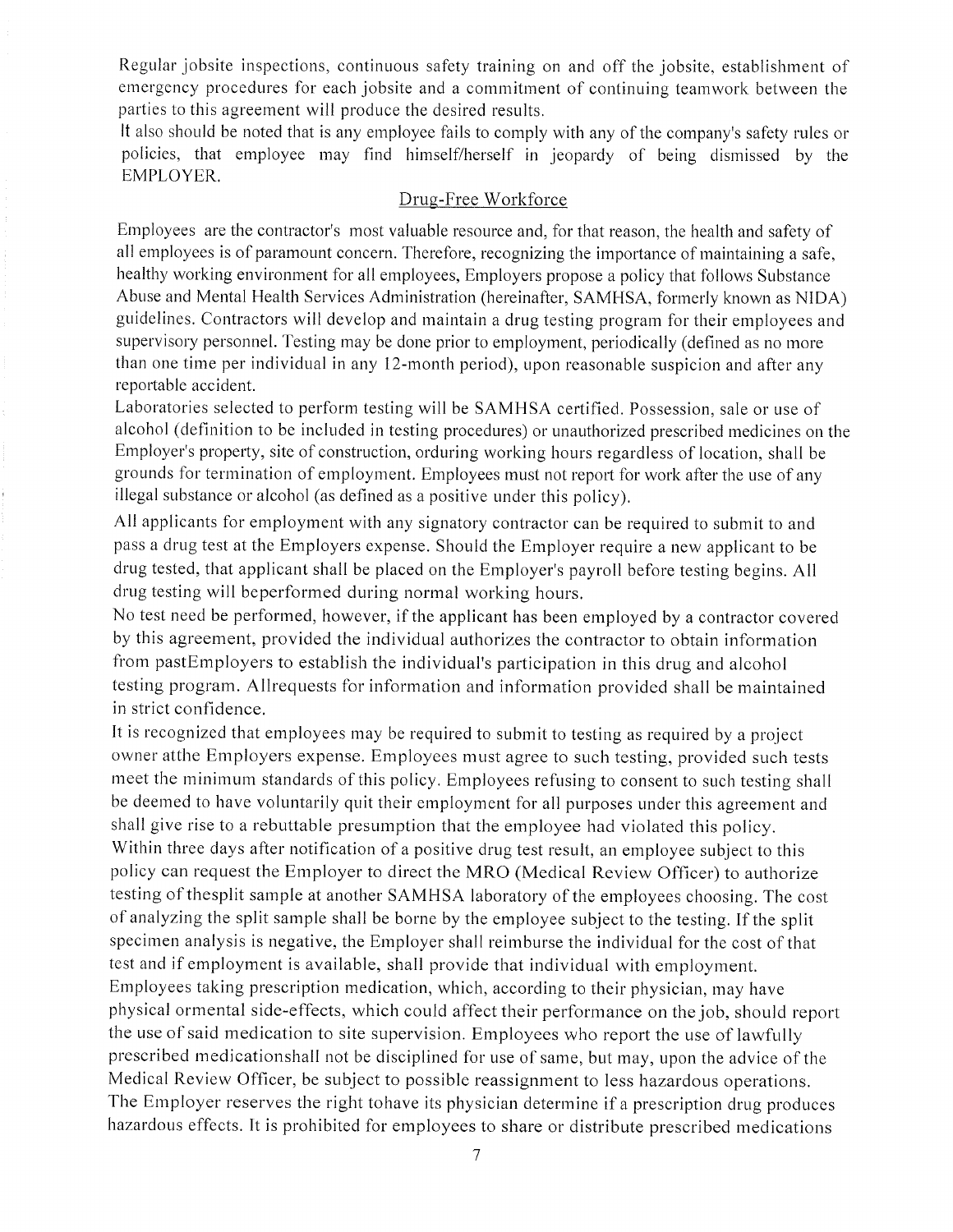or over-the-counter medicines to fellow employees.

An employee reasonably suspected to have used alcohol shall be required to submit to testing conducted in accordance with the procedures and methods adopted by the Federal Department ofTransportation (40 CFR Part 40). A positive test will be reflected by a bloodalcohol content equal to, or greater than, the current Illinois State Motor Vehicle regulations.

Employees tested upon reasonable suspicion shall not receive compensation for time spent awayfrom the job while being tested, unless the result is negative. Compensation shall include any wages and benefits that would have been paid had the employee's work hours not been interrupted by the test. Upon written consent of the suspected employee, the Union shall be notified that this member has been requested to submit to drug and/or alcohol testing. Any employee who feels that he or she has developed a problem with alcohol or drugs is encouraged to seek assistance before it deteriorates into a disciplinary matter. Requests for assistance will be handled in the strictest confidence within the company and the union. The Company will act in concurrence with the Union Health and Welfare Plan to help any employee who voluntarily notifies a company representative that he or she may have a substance abuse problem in obtaining suitable treatment. A written medical release will make the employee eligible for immediate reinstatement, provided the Employer has work available and the employee continues the required chemical dependency treatment program. Depending upon the recommendation of the treating healthcare provider, the employee may be subjected to follow-up testing. Discipline, up to and including termination, may be imposed in the event it is reported by the treating health care provider that the employee has failed the plan of recovety. It is understood that the goal is not being one of replacing an employee who voluntarily sought help and continues to seek help after initial treatment, but rather one of encouraging those whose feel the need for help to seek it.

Any disciplinary action taken under this policy will be subject to existing collective bargaining grievance procedures.

The provisions of this policy, requiring all employees to present themselves at work not having used alcohol and drugs, shall apply to all other individuals entering company property including, but not limited to, part-time personnel, temporary personnel, vendors, contract personnel, subcontractor personnel, consultants and any employees of contractors working on the jobsite or company property.

## ARTICLE 6: Union Security

1. All present employees who are or become members of the UNION, shall remain members in good standing as a condition of their employment. All present employees who are not members of the TINION and all employees hired hereafter, shall become and remain members in good standing in the UNION as a condition of their employment, on the seventh  $(7<sup>th</sup>)$  day following the beginning of their employment, or the effective date of this Contract, whichever is later, as authorized in Section 9 (a) of the Labor Management Reporting and Disclosure Act of 1959.

2. It is agreed by both parties that the employees who do not belong to the UNION may voluntarily join the UNION anytime within the seven (7) day period.

3. Upon written notice from the UNION notifying the EMPLOYER of the failure of any employee covered by this Agreement to complete or maintain his membership because of nonpayment of dues, the EMPLOYER shall within twenty-four (24) hours of such notice, discharge said employee. Provided further, that no EMPLOYER or the UNION, shall discriminate against an employee to whom membership was not available on the same terms and conditions generally applicable to other members, or if membership was denied the employee for reasons other than the failure of the employee to tender the periodic dues and the initiation fees uniformly required as a condition of acquiring membership.

4. Employees shall have the right within the limits set by Section 9 (a) of the National Labor